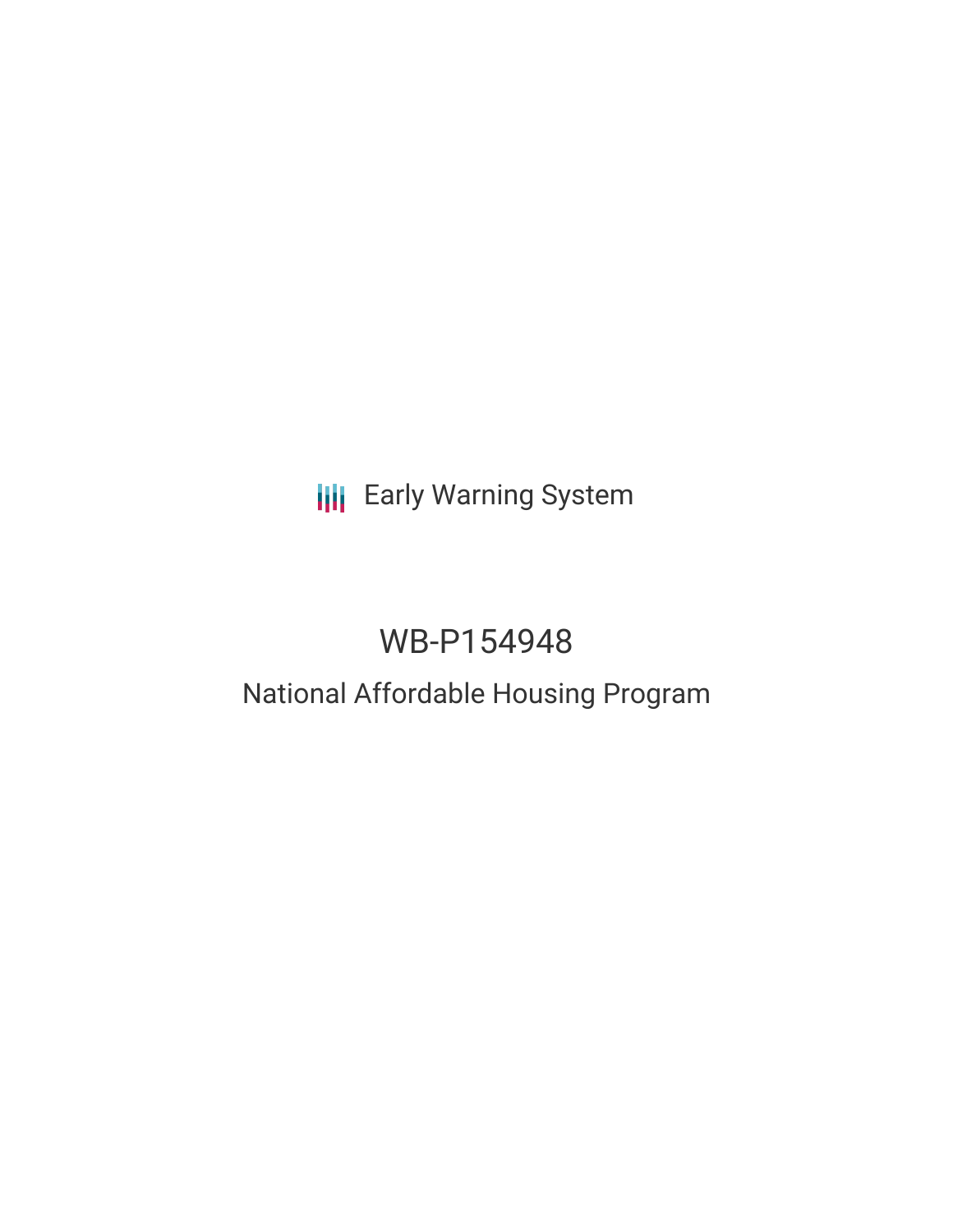

## **Quick Facts**

| <b>Countries</b>               | Indonesia          |
|--------------------------------|--------------------|
| <b>Financial Institutions</b>  | World Bank (WB)    |
| <b>Status</b>                  | Active             |
| <b>Bank Risk Rating</b>        | B                  |
| <b>Voting Date</b>             | 2017-03-17         |
| <b>Sectors</b>                 | Construction       |
| <b>Investment Type(s)</b>      | Loan               |
| <b>Investment Amount (USD)</b> | \$450.00 million   |
| <b>Project Cost (USD)</b>      | \$1,207.00 million |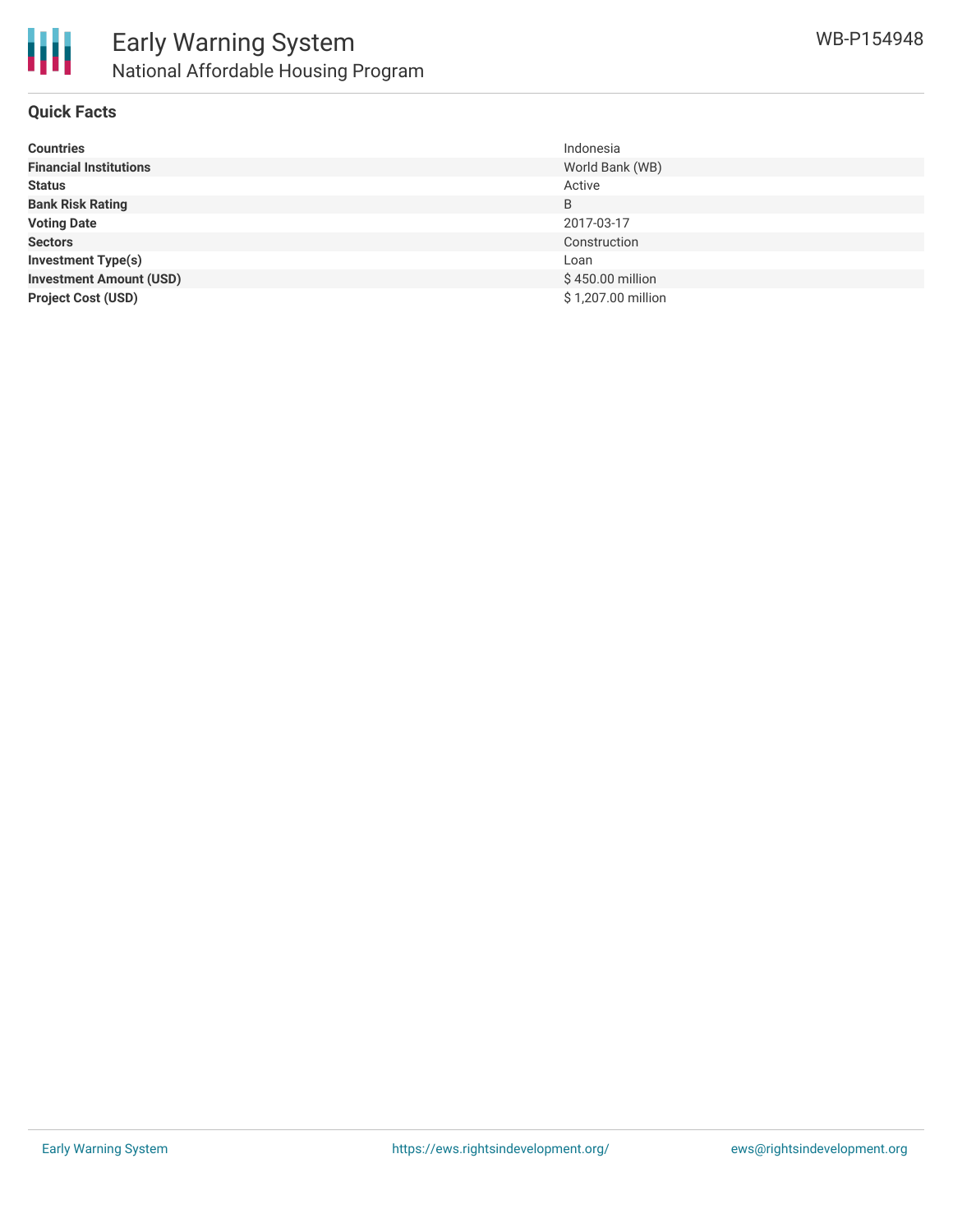

## **Project Description**

According to the bank document, the project aims to improve access to affordable housing through a mix of demand and supply side interventions targeting both lower-middle income and lower-income households. The projects are comprised of three components. The first components mortgage-linked down payment assistance targets lower middle-income households that are unable to access commercial mortgage finance for a home purchase without public assistance. The second component, home improvement assistance targets the bottom 40 percent of Indonesian households that require home improvement rather than home purchase solutions and for whom the market for commercial mortgage finance is unaffordable even with deep assistance enhancements. The third component, technical assistance for housing policy reform will finance a technical assistance to support policy reform, improved governance and enhanced capacity in the housing sector.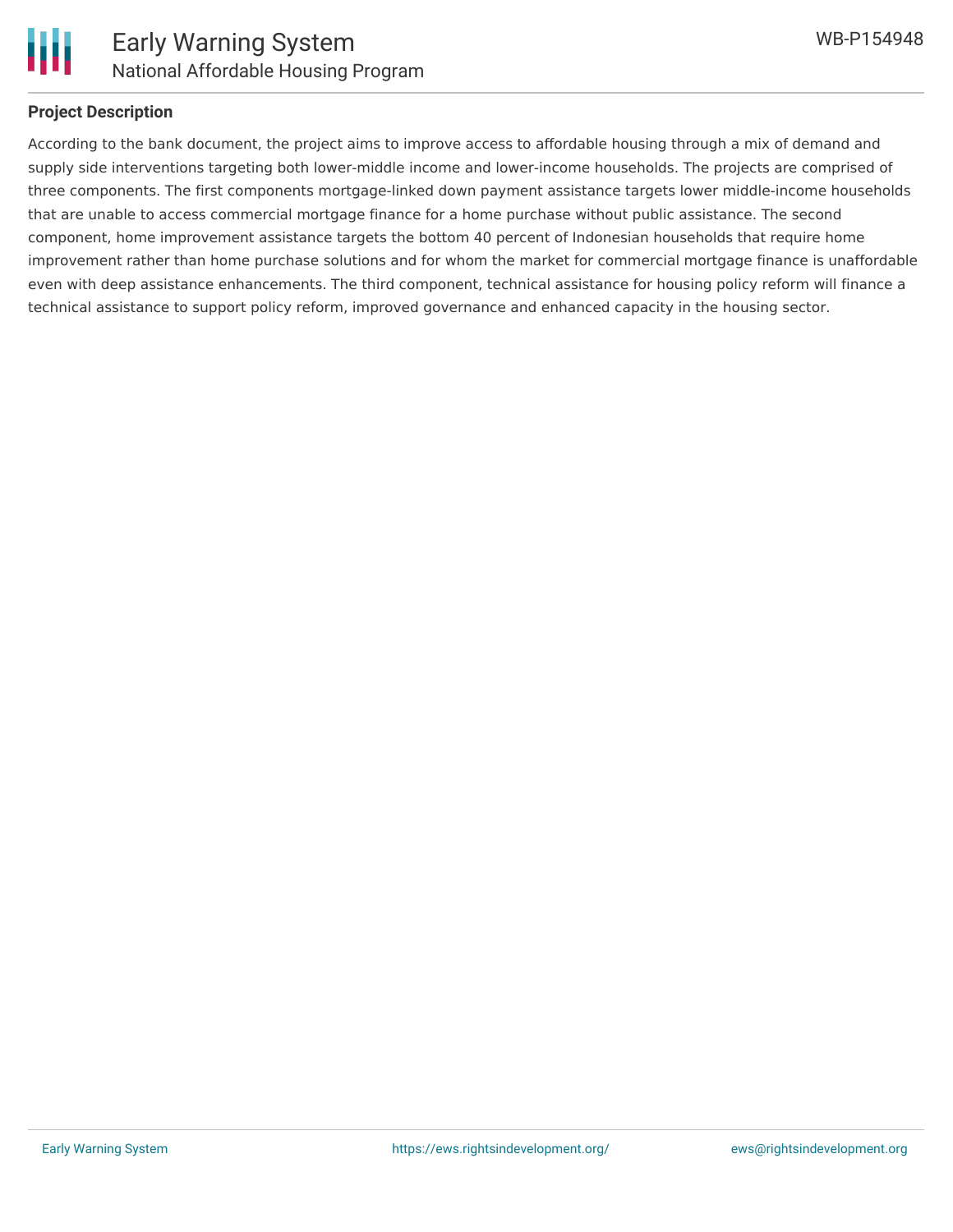

## **Investment Description**

World Bank (WB)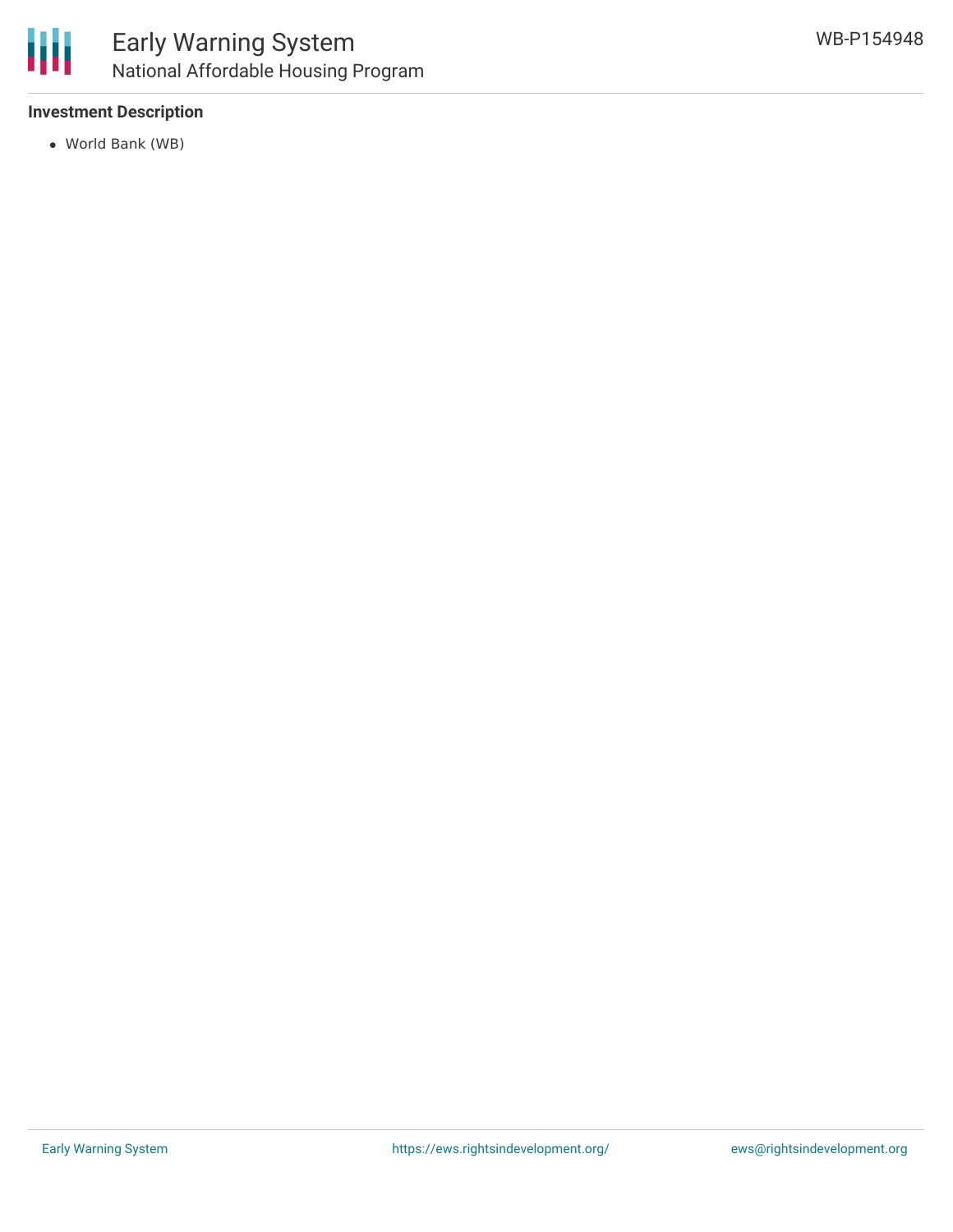

## **Contact Information**

#### **World Bank**

Contact: Taimur Samad Title: Program Leader Tel: 5781+3037 / Email: [tsamad@worldbank.org](mailto:tsamad@worldbank.org)

#### **Borrower/Client/Recipient**

Name: Ministry of Finance Contact: Robert Pakpahan Title: Director General of Budget Financing and Risk Management Tel: 62213500841 Email:

#### **Implementing Agencies**

Name: Ministry of Public Works and Housing Contact: Maurin Sitorus Title: Director General for Housing Finance Tel: 62217245751 Email: [maurin\\_sitorus@yahoo.com](mailto:maurin_sitorus@yahoo.com)

#### **VIII.For more information contact:**

The World Bank 1818 H Street, NW Washington, D.C. 20433 Telephone: (202) 473-1000 Web: http://www.worldbank.org/projects

#### **ACCOUNTABILITY MECHANISM OF WORLD BANK**

The World Bank Inspection Panel is the independent complaint mechanism and fact-finding body for people who believe they are likely to be, or have been, adversely affected by a World Bank-financed project. If you submit a complaint to the Inspection Panel, they may investigate to assess whether the World Bank is following its own policies and procedures for preventing harm to people or the environment. You can contact the Inspection Panel or submit a complaint by emailing ipanel@worldbank.org. You can learn more about the Inspection Panel and how to file a complaint at: http://ewebapps.worldbank.org/apps/ip/Pages/Home.aspx.